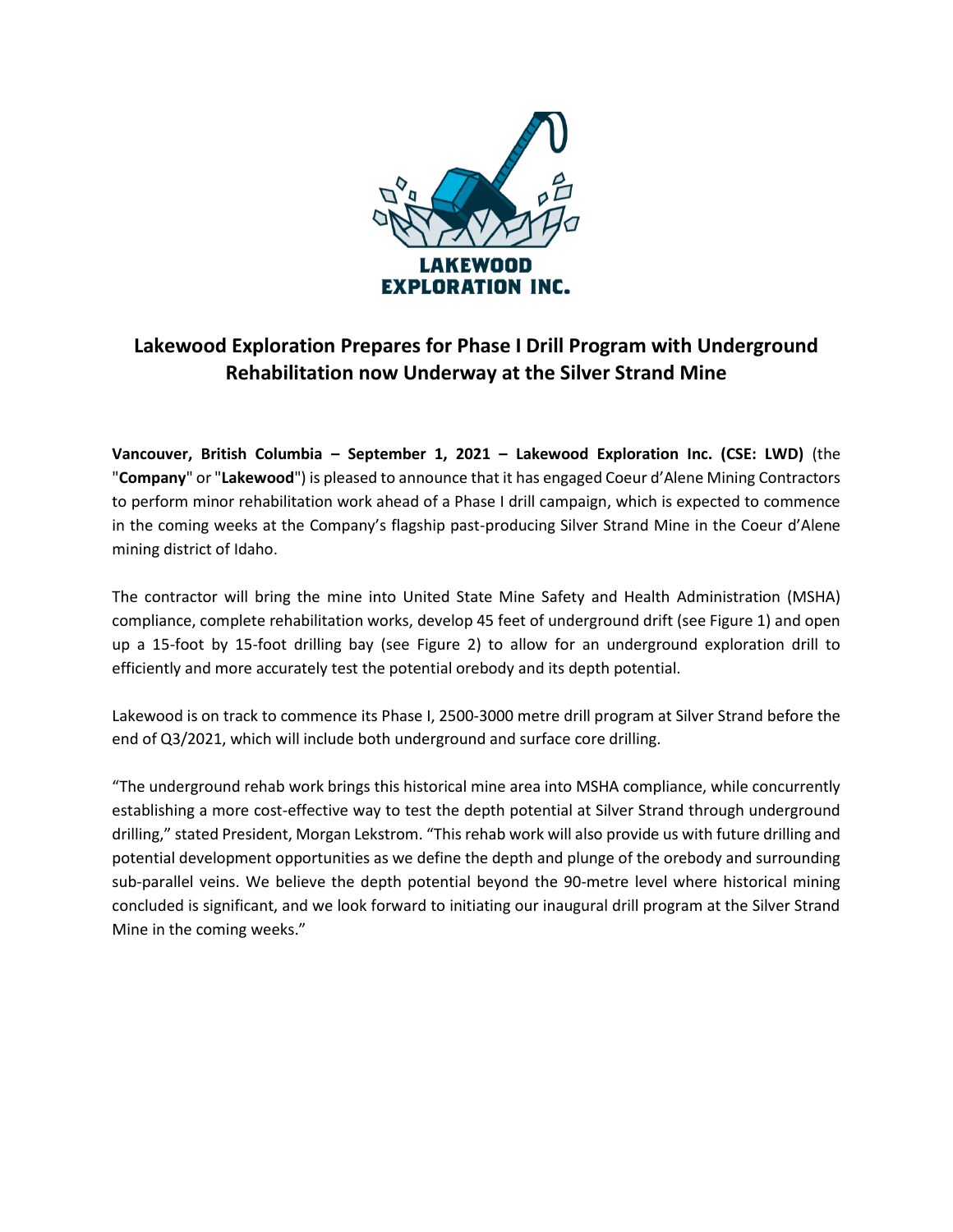

Figure 1: Underground scoop moving blasted rock at Silver Strand



Figure 2: Underground drilling underway to establish new drill bay at Silver Strand